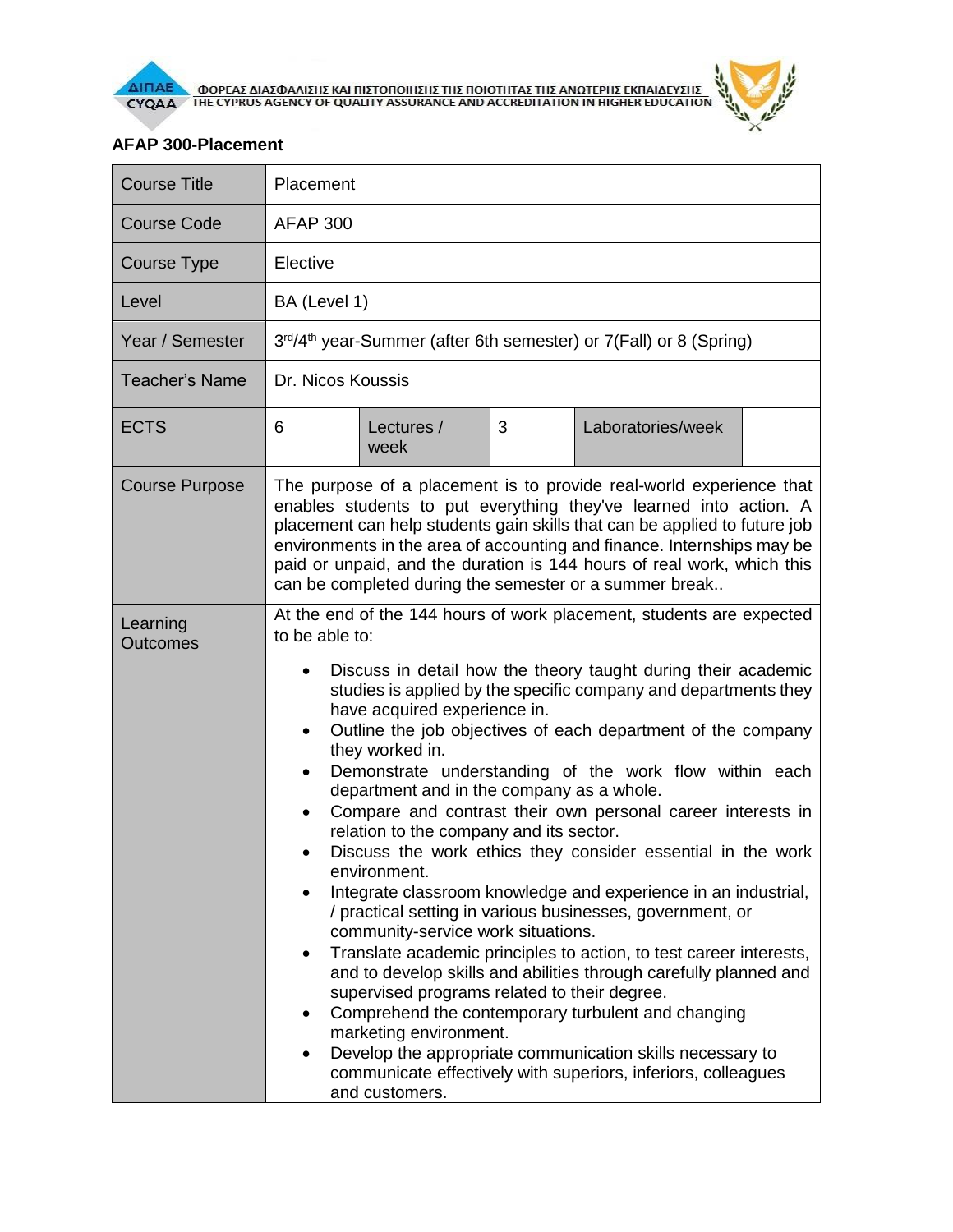

**AITIAE A OOPEAE AIAE DANIERE KAI TIIETOTOIRERE TRE TOIOTRTAE TRE ANOTEPRE EKTIAIAEYERE AND ACCREDITATION IN HIGHER EDUCATION** 



|                         | Work under pressure and within time constraints.<br>$\bullet$<br>Learn to work in groups.<br>Present the experience gathered during the 100 hours on their<br>CV in a professional way.                                                                                            |                                                                                                                                                                                                                                                                                                                                                                                                                                                                                                                                                                                                                                                                                                                                                                                                                                                                                                                                                                                                                                                                                                                                                                                                                                                                                                                                                                                                                                                                                                                                                                                                                                                                                                                                                                                                                                                                                  |                                                                         |  |  |
|-------------------------|------------------------------------------------------------------------------------------------------------------------------------------------------------------------------------------------------------------------------------------------------------------------------------|----------------------------------------------------------------------------------------------------------------------------------------------------------------------------------------------------------------------------------------------------------------------------------------------------------------------------------------------------------------------------------------------------------------------------------------------------------------------------------------------------------------------------------------------------------------------------------------------------------------------------------------------------------------------------------------------------------------------------------------------------------------------------------------------------------------------------------------------------------------------------------------------------------------------------------------------------------------------------------------------------------------------------------------------------------------------------------------------------------------------------------------------------------------------------------------------------------------------------------------------------------------------------------------------------------------------------------------------------------------------------------------------------------------------------------------------------------------------------------------------------------------------------------------------------------------------------------------------------------------------------------------------------------------------------------------------------------------------------------------------------------------------------------------------------------------------------------------------------------------------------------|-------------------------------------------------------------------------|--|--|
| Prerequisites           | ABSA 102; AFOT102<br>or ABSO204; ABSE<br>203 AND, AFIN 102.                                                                                                                                                                                                                        | Corequisites                                                                                                                                                                                                                                                                                                                                                                                                                                                                                                                                                                                                                                                                                                                                                                                                                                                                                                                                                                                                                                                                                                                                                                                                                                                                                                                                                                                                                                                                                                                                                                                                                                                                                                                                                                                                                                                                     | None                                                                    |  |  |
| <b>Course Content</b>   | <b>Digital Marketing</b><br>representative.<br>theory gained in class.<br>Final report.                                                                                                                                                                                            | 1. Registrations for internships are handled at the departmental level<br>with the cooperation of the Careers office and the Industry liaison office<br>at Frederick University. A departmental placement Coordinator assists<br>the student in designing the internship experience in Marketing and<br>2. Close liaison should be attained between the university and the firm,<br>institution, or agency in order to ensure that the aims and objectives of<br>the program are fulfilled and a high-quality of placement is attained. For<br>this purpose on-site visits may be carried out by the Internship<br>coordinator to ensure that all conditions are fulfilled.<br>3. Students upon registration and after attending the first few days at<br>work, are asked to submit to the departmental Placement Coordinator<br>the Placement Letter of Intent and the Agreement with the Company<br>4. An interim report will be submitted to enable assess and evaluate the<br>progress of the student. The report which should also be signed by the<br>work / department supervisor must show the basic skills the student is<br>expected to develop (communication, working in groups and under time<br>constraints) as well as the duties performed and their relevance to the<br>5. Students will be required to submit a final report for assessment<br>before a grade is given to them. The final report which should also be<br>signed by the work / department supervisor should include an overview<br>of the company, the structure of the company, a detailed reference to<br>the duties performed and their relevance to the theory gained in class,<br>main problems faced as well as benefits gained at work.<br>6. Students need to be able to defend their work with an oral evaluation<br>with the Departmental Placement Review Committee after submitting |                                                                         |  |  |
| Teaching<br>Methodology | Students are required to visit and work in the chosen work place for a<br>minimum of 108 hours per semester. During their placement period,<br>relevant lecturers and / or Placement coordinator to observe, and<br>evaluate the students' performance in the relevant discipline. |                                                                                                                                                                                                                                                                                                                                                                                                                                                                                                                                                                                                                                                                                                                                                                                                                                                                                                                                                                                                                                                                                                                                                                                                                                                                                                                                                                                                                                                                                                                                                                                                                                                                                                                                                                                                                                                                                  | students will be guided by their work / department supervisor and their |  |  |
|                         | The students' performance on applying the knowledge gained in the<br>various aspects of Marketing in real business situations will be                                                                                                                                              |                                                                                                                                                                                                                                                                                                                                                                                                                                                                                                                                                                                                                                                                                                                                                                                                                                                                                                                                                                                                                                                                                                                                                                                                                                                                                                                                                                                                                                                                                                                                                                                                                                                                                                                                                                                                                                                                                  |                                                                         |  |  |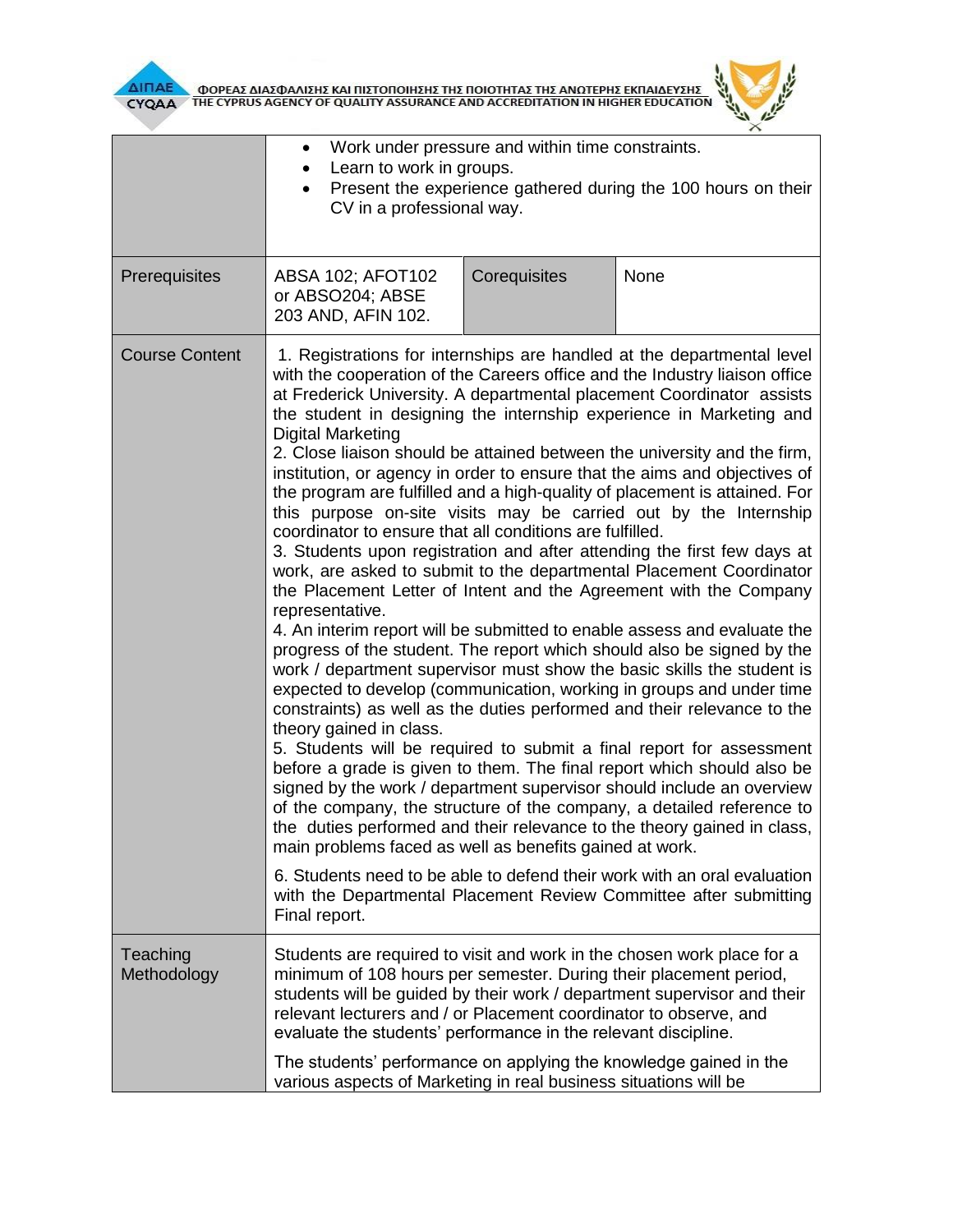|              | observed and assessed by the department / work supervisor and in<br>cooperation with the relevant lecturer and the internship coordinator.                                                                                                                                                                                                                                                                                                                                                                                                                                                                                                       |            |  |  |  |  |
|--------------|--------------------------------------------------------------------------------------------------------------------------------------------------------------------------------------------------------------------------------------------------------------------------------------------------------------------------------------------------------------------------------------------------------------------------------------------------------------------------------------------------------------------------------------------------------------------------------------------------------------------------------------------------|------------|--|--|--|--|
|              | Student projects prepared during the practical exercises and deemed<br>appropriate by the work / department supervisor will be submitted to the<br>lecturer in charge for evaluation.                                                                                                                                                                                                                                                                                                                                                                                                                                                            |            |  |  |  |  |
|              | The supervision and evaluation of students is the responsibility of the<br>lecturer in charge through communication with the work / department<br>supervisor, who will also submit an evaluation report.                                                                                                                                                                                                                                                                                                                                                                                                                                         |            |  |  |  |  |
|              | <b>Work Placement Report</b>                                                                                                                                                                                                                                                                                                                                                                                                                                                                                                                                                                                                                     |            |  |  |  |  |
|              | On completion of the work placement, students are required to write a<br>report about how they experienced knowledge they gained during the<br>Soft Skills Seminar and all their academic studies apply in the real<br>workplace.                                                                                                                                                                                                                                                                                                                                                                                                                |            |  |  |  |  |
|              | Particularly, students should present a critical evaluation of an issue,<br>challenge or problem faced in a function, unit, or department of the<br>company each student is placed. Although primary data collection may<br>take place, this is not considered a prerequisite for the completion of<br>the particular report. The assessment of the report depends on the<br>quality of the students' description on any issue, challenge or problem<br>identified within their workplace, the integration of theory learned by<br>the students through their studies, and the level of the students' critical<br>insight on the aforementioned. |            |  |  |  |  |
| Bibliography | Recent textbooks and academic literature relevant to their academic<br>discipline                                                                                                                                                                                                                                                                                                                                                                                                                                                                                                                                                                |            |  |  |  |  |
| Assessment   | <b>Written reports:</b><br>Interim report: 20% (2000 words)<br>O                                                                                                                                                                                                                                                                                                                                                                                                                                                                                                                                                                                 |            |  |  |  |  |
|              | <b>PART A: Overview of the company</b><br>1. History<br>2. Description of operations<br>Mission and objectives<br>3.                                                                                                                                                                                                                                                                                                                                                                                                                                                                                                                             | 10%        |  |  |  |  |
|              | <b>PART B:</b> Tasks agreed upon (outline of tasks)<br><b>PART C:</b> Link to relevant academic knowledge                                                                                                                                                                                                                                                                                                                                                                                                                                                                                                                                        | 60%<br>30% |  |  |  |  |
|              | Final report: 70% (3000) words<br>$\circ$                                                                                                                                                                                                                                                                                                                                                                                                                                                                                                                                                                                                        |            |  |  |  |  |
|              | PART A: Tasks agreed upon (outline and explain)                                                                                                                                                                                                                                                                                                                                                                                                                                                                                                                                                                                                  | 30%        |  |  |  |  |

30%

**PART B: Outcomes** 

2. Challenges and suggestions

1. Results